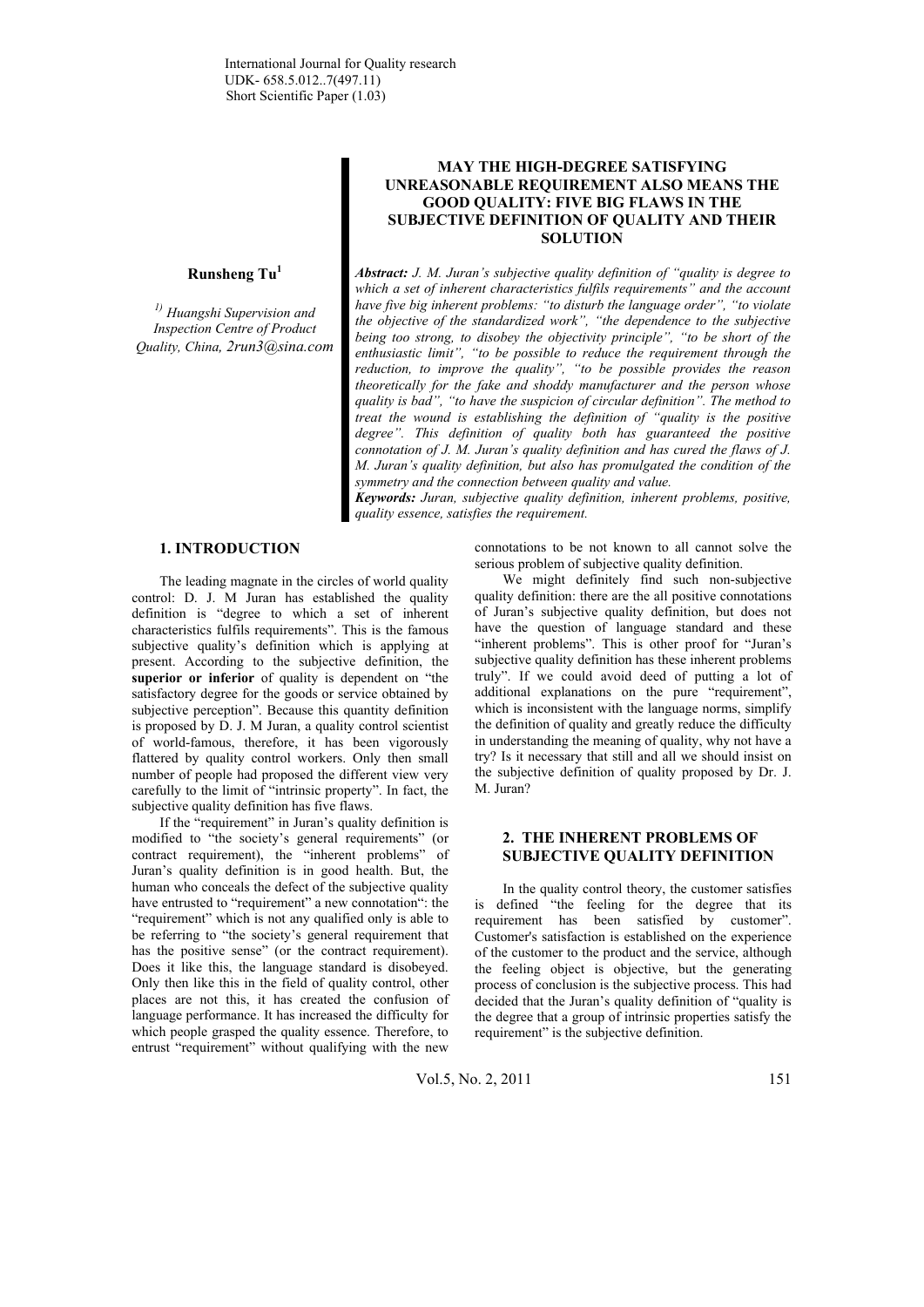

The interpretation of "requirement" in general reference books such as language dictionary are as follows: 1. to propose the concrete item or desire, and hope achieves or realizes. 2. Proposed concrete desire or condition. This is the explanation for "requirement" practiced by the common-knowledge's normative language, and is also conventional explanation of "requirement".

But, quality control theory does not use this kind of conventional explanation, and other provisions are made in this theory to the definition of "requirement". The stipulation for "requirement" used by the theoretical textbook of quality control is as follows: The requirement is refers to "need or expectation is stated, generally implied or obligatory". Only the human to have read the theoretical works of quality control carefully over and over again knew that the "requirement" to have not been modified has this kind of meaning to equate in the "requirement" which have been modified. Other people not very clear this kind of practice which does not conform to the language standard; it is difficulty obtained here. The quality was often related to all crowds. Therefore, the "requirement" to uses in defining the quality doesn't to be able to use the connotation of non-acknowledged. Not only of "requirement" has the division of justified requirement and the improper requirement, but also has the division of each kind of specific requirement (e.g., material requirement, spiritual requirement, and so on). If the "requirement" to have not been augmented just is "the justified requirement" (reasonable requirement, or society's general requirements, or standard requirement, or contract requirement), then, where the other type's requirement in the "requirement" go in the quality control theory? Cannot give completely erases! Quality management science cancels the other contents of "requirement" completely, have the language order is harassed? In engineering, a **requirement** is a singular documented need of what a particular product or service should be or perform. It has been enough disorder.

If the "desire" to have not been modified also can only be the reasonable desire, when a lascivious person saw on the avenue the beautiful woman, he produces the desire which wants goes to bed with her to be the right standard desire, who believes?

If the "requirement" having not added any modified is "need or expectation is stated, generally implied or obligatory", that the "requirement" to have been modified, for example, the sexual requirement is "sexual need or sexual expectation is stated, generally implied or obligatory". If is really this, then in the world does not exist forcible rape completely, all the case of forcible rape to have settled are the falsely and unjustly repudiated. Perhaps the quality control worker will say that the requirement will be refers to "need or expectation is stated, generally implied or obligatory", will be the explanation internal application in quality control system; and will not be suitable outside the

quality control system. Other theories may also stipulate one kind of explanation to be suitable interior for "requirement" (or other any word). Thus, the togetherness of the expectation of words and expressions has been destroyed. This is runs counter to the objective of standardized work. The quality control work belongs to the category of standardized work exactly. Obviously, the quality control theorist putt the explanation of the requirement to have not been added any to modify decided into "need or expectation is stated, generally implied or obligatory", violates the objective of standardized work.

In brief, if the workers in field of quality control thought that the "requirement" to have not modified also has "togetherness" and "rationality", which has the suspicion of "paradox". That is, the inherent problems of subjective quality definition has been concealed by its vindicator using the way of which do not accord with language standard. If the J. M. Juran's quality definition is changed into "degree to which a set of inherent characteristics fulfils contract requirements", both the problems to violate the objective of standardized work and to disturb the language environment can be solved, but the following question in the subjective qualitydefinition of Juran still existed.

#### **1st. The dependence to the subjective being too strong, to disobey the objectivity principle**

The one of important basic principles to which humanity appraises thing is "adhere to objective and opposed subjective" (Kong Zi said "don't subjective", it warn people do not want subjectively). But, the establishment of subjective quality concept actually violates this principle.

The customer's satisfaction is defined as "customer's perception of the degree to which the customer's requirements, have been fulfilled". Customer's satisfaction is establishing on the experience to the product and the service (i.e. subjective sensation), although the feeling object is objective, but the production process of conclusion is the subjective process.

Customer's satisfactory degree is related with customer's own condition, such as knowledge and experience, income condition, habits and customs, concept of value and so on, but also is related with the surroundings (to be specially humanities environment) and the media hearsay. Thus, the Juran's quality definition has the dual subjectivities: the determination of "requirement" includes the subjective judgment process; the satisfaction degree for "requirement" is one kind of subjective sensation. According to Juran's quality definition, the quality in things is dependent on decided by customer's subjective sensation, lacks the objective judgment standard, it is determined difficulty, unified difficulty, and has the big capriciousness to valuation on quality.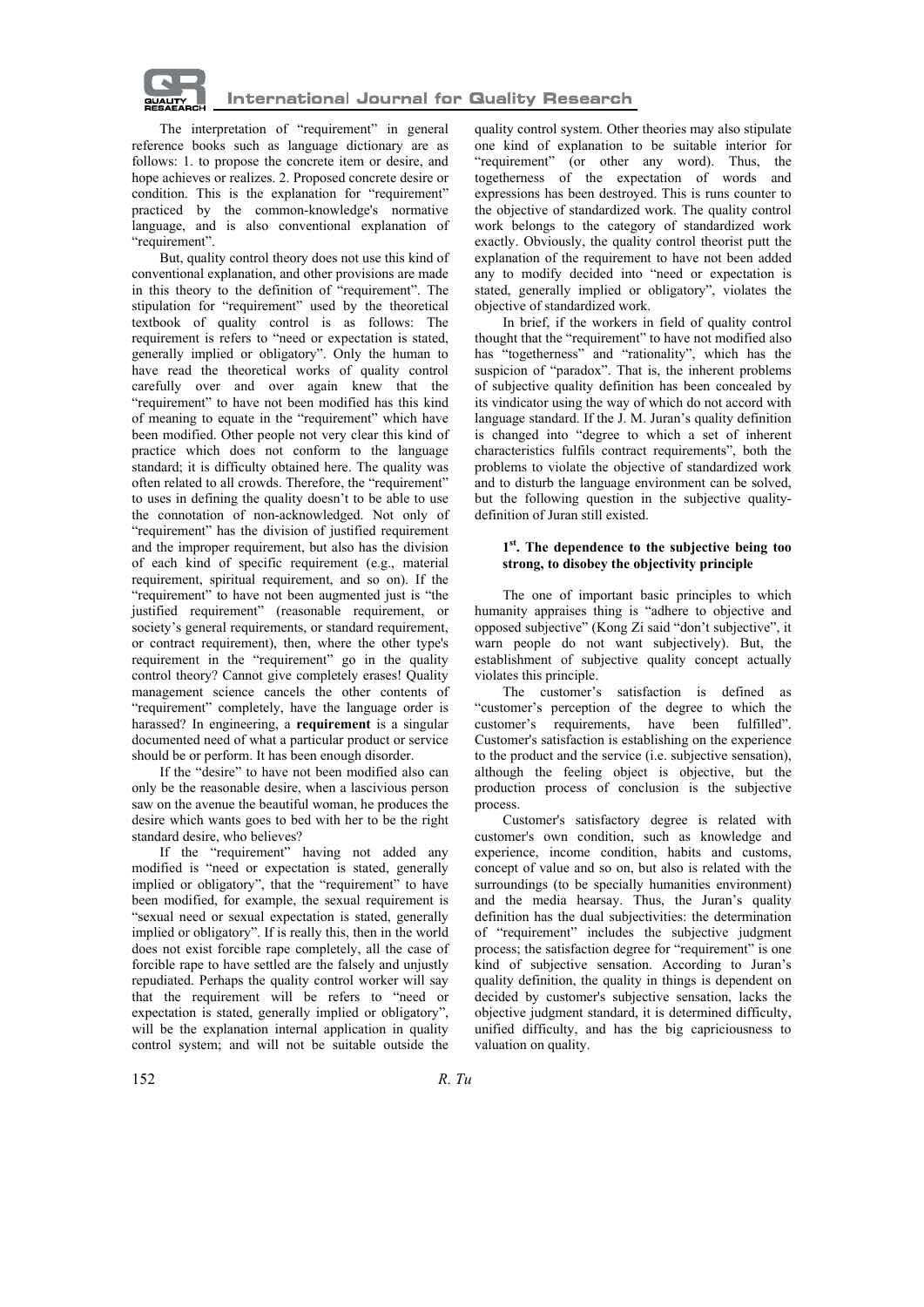

# **2nd. Lacks the direct enthusiastic limit**

The quality definition in quality management textbook only has "compliance" and "serviceability", but does not have "initiative". The quality definition of "Quality is the degree to fulfil requirements", looked from the wording, has not limited the positive of "requirement". "As long as has the demand may go to satisfy", this is decided by the characteristic of capitalist society. Although there is the enthusiastic limits in the additional explain for "requirement", but, this is not direct limit of "positive". Doing this violates the language standard, and will produce the  $5<sup>th</sup>$  flow.

There isn't direct enthusiastic limit to quality (or intrinsic property), according to the literal sense of Juran's quality definition, the high-degree satisfying the unreasonable requirement also is defined "quality is good", and the low-degree satisfying the unreasonable requirement also is called "quality is bad". To don't some hard thinking, we knew that it is very unreasonable that the quality of thing is judged by utilizing the degree to satisfy unreasonable requirement.

The reasonable requirement is also called the justified requirement. But the unreasonable requirement is divided two kinds "the requirement to be too high" and "the requirement is too low (or is too vulgar)". The quality definition of "quality self is the degree to satisfy requirement" hasn't modified "requirement". If doesn't additional explain, the word of "naked" requirement will doesn't only means "justified requirement" (reasonable requirement). According to the quality definition of "quality is the degree to satisfy requirement", the high-degree to satisfy unreasonable requirement can be possible thought that the quality is good, the low-degree to satisfy unreasonable requirement can be possible thought that the quality is not good. It is not tally with the facts. Some people require to take drugs, some people require to look at the audio-video product and the picture of yellow……These requirements are unreasonable. Looked from the literal sense of quality definition of "quality is satisfies the degree to satisfy requirement", the high-degree to satisfy unreasonable requirements also can be called the quality to be good. When we think to which have not modified "requirement" just mean the reasonable requirement, it is not tally with the standardization of speech. This is the flaw of Juran's quality definition,

### **3rd. May reduce the requirement and improve the quality, through reducing price**

If the quality is the degree to satisfy requirement, then, cutting the price is possible to reduce the requirement and enhances the degree to satisfy the requirement, it was equal to that improved the quality. It is absurd that its quality may be improved by cutting the price of identical commodity.

No matter the "requirement" in Juran's definition of quality whether is the justified requirement, this quality definition allows to cut the price to be possible to improve the quality. Because cuts the price to be possible to reduce the requirement, may also enhance the degree to satisfy the requirement.

I have repeatedly seen on the train some people are making the business in "¥10 Yuan buy three packages yun-nan smoke" (Notes: yun-nan smoke is the wellknown smoke in China, its price has far exceeded 10 yuan/package). It is the false smoke to be known perfectly well, but also has many people to take out money buys, moreover the business do not fade for many years. Human who buys is takes out money voluntarily, it has indicated that the customer to this kind of false smoke is satisfied (if the satisfying degree not to achieve certain level, business will not finalize a deal). This is the typical example that the satisfying degree can be enhanced through cutting the price.

So long as any kind of commodity reduced prices, the purchaser will be more, after buying goes home, thought that will be more satisfied. This is also because the satisfying degree can be enhanced by cutting the price. According to Juran's quality definition, the quality also has been improved. But, the objective function and characteristic of goal commodity isn't changed because of cutting the price. This is the performance that Juran's subjective quality definition has flaw: the **superior or inferior** of quality also is not objective. Explain the pure "requirement" to have not been modified into justified requirement (or reasonable requirement, or contract requirement) not to be able to eliminate this kind of flaw of Juran's subjective quality definition.

#### **4th. May provides the theoretical reasons for the manufacturers of fake and shoddy and the persons to have inferior national qualities**

Any thing has the question of whether quality is good; therefore, the quality is not the commodity and service in sole possession. A human also has his quality, this is a moral behavior. If the moral behavior is also the degree to satisfy the requirement for moral behavior, then we will difficulty make an unified appraisal with the moral behavior of a person, the unprincipled person will refuse to transform taking others high-requirement as the reason, the students or children will refuse to progress splendidly through to blame the teacher's highrequirement magnificently.

The subjective quality definition can provide scientific basis for theory of quality foundation for the persons whose **national qualities** are inferior, also easy making them to produce the mentality of selfconsolation (or perfectly justifiable). Meanwhile, it can provide the reason in the management science **for the manufacturers of fake and shoddy**. If the quality and the **national qualities** are subjective, that a person of

Vol.5, No. 2, 2011 153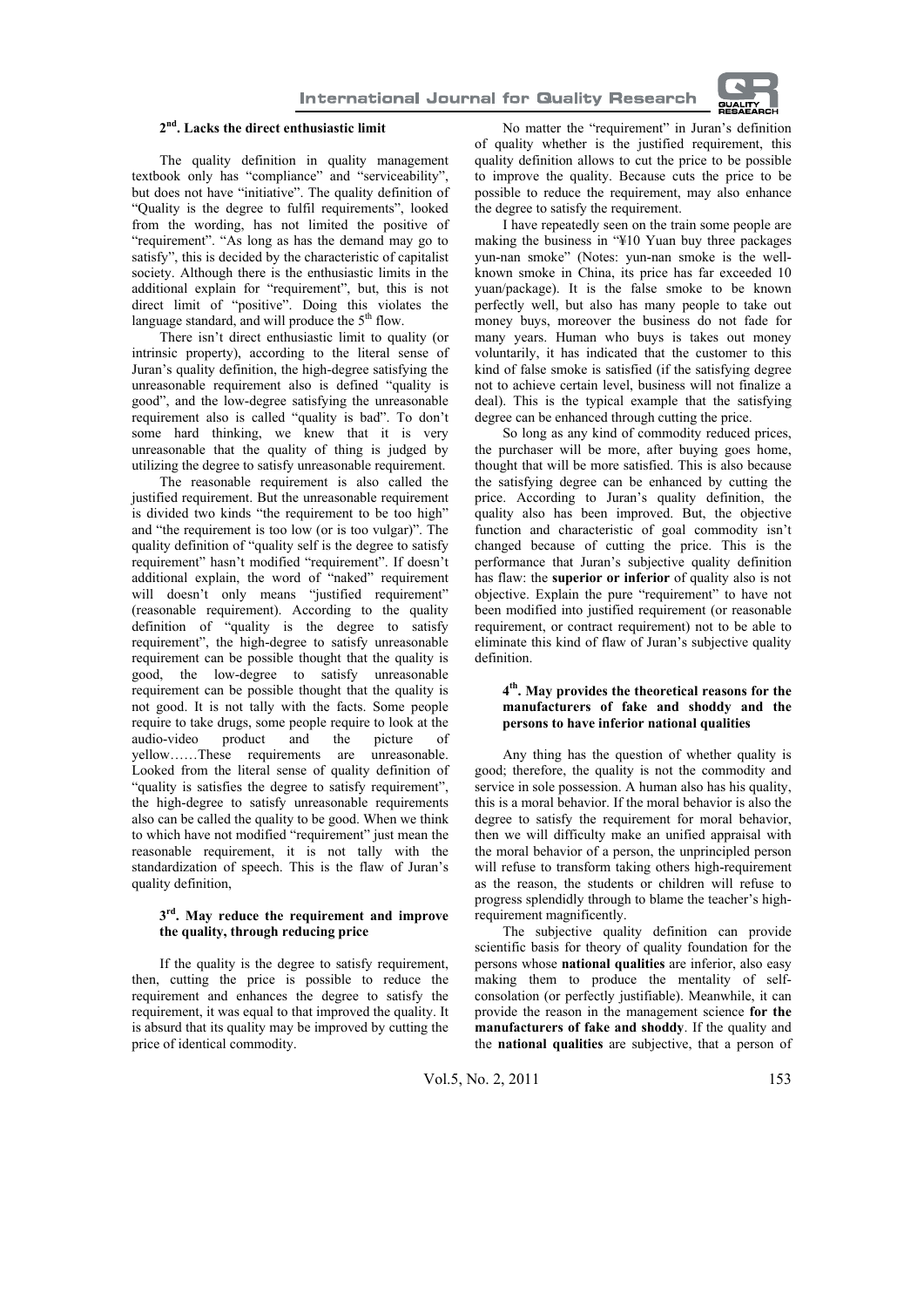

inferior **national qualities** may blame others' requirement in the psychology to be too high, thought that is others' requirement to be too high, but is not own **national qualities** to be not good. If the quality is subjective, the high-degree satisfying unreasonable requirement also to call the quality to be good, that **the manufacturers of fake and shoddy** may also speak in a positive tone: "we have satisfied the requirement of a consumer community, the products quality are also good", according to the condition of "the fake products and the shoddy products have the sale". If the quality is subjective quality relative to "requirement", that even if the identical commodity, the conclusion of different quality will be also obtained by different persons because of their requirement to be different.

## **5th. The Juran's quality definition is suspected of the circular definition**

The broadest definition of quality is "Whatever the customer perceives good quality to be". If "requirement" is "need or expectation is stated, generally implied or obligatory", then such "requirement" has three kinds of explanations: First, is justified requirement to the function and the usable of things; second, is the justified requirement to thing's quality; third, is the contract requirement to the intrinsic property of a thing group. The essence of these three kinds of explanation is the same, only their indications are different. They are the requirement to thing's quality, "quality is the satisfaction degree to quality requirement" is the circular definition (it has used quality concept when defined quality). This is caused by the additional explanation which he pours the new connotation into the pure "requirement". To the Juran's quality definition, putting the new connotation not to conform to the language standard into the "requirement" which hasn't qualified, this is "help it to completion is Xiao He, ruin it also is Xiao He".

## **3. SOLUTION**

Since have seen the fatal weakness of subjective quality definition, we should use the objective quality definition. Although my work is the concrete inspection of product quality, but I thought that I have the responsibility to overcome the flaws in existing quality definition, so that I can anticipate people to produce the correct idea of quality. After massive contrasts and ponderation, I have proposed the quality definition of "quality is thing's general attribute" in a paper (Tu R. S. 2007). Although this article has published in the magazine of *Supervision And Choice* and has obtained the high praise, but, I repeatedly and carefully examined this quantity definition. Finally I realized that the thing's attribute has the divides of positive and disappears extremely, the quality definition must

indicate that quality is the positive attribute of its carrier, an accurately express the connotations of "compliance", "serviceability", "abstractness", "objectivity" and "positive".

The Juran's quality definition to which the additional explanation for "requirement" has not been added is not only subjective, but also lacks the enthusiastic connotation which the quality should have. The Juran's definition of quality cannot express the denotation of "to satisfy unreasonable requirement isn't called quality to be good". Having mentioned in the preceding paragraph, the "requirement" has been specified by the theoretical textbook of quality management as following: The requirement is "need or expectation is stated, generally implied or obligatory". In the theoretical textbook of quality management, "requirement" is clearly designed to indicate the reasonable requirement for the function characteristic of things. Thus, Juran's definition of quality is "quality is the degree to which a set of intrinsic properties fulfils the contract requirement". "Contract" includes "the joint pledge" and "private Contract". In quality contract, "joint pledge" is majority. The pledge requirement is the reasonable requirement, "the degree to satisfy reasonable requirement" is the "positive degree"

The original intention of Juran's quality definition is: quality is the positive degree of a set of intrinsic characteristics. "Intrinsic characteristics" is expanded into "all characteristics". Thus, the more accurate quality definition is "quality is positive degree", is the measurement to the positive degree of things. The definition of "quality is positive degree" had reflected intuitively the difference and the relation between quality and value (quality and value are the different measurements for thing's positive; quality has value, value is the relativity quantify expression of quality, quality depend on value) (Tu R. S. 2008), in formally, it also is extremely symmetrical with the value definition of "value is positive action". "High-degree to fulfill unreasonable requirement" can be ruled out side of "quality was good" by the quality definition of "quality is positive degree". It is the same as Juran's quality definition, "High-degree to fulfill reasonable requirement" also can be regard as the quality to be good. To be the same as thing's "positive action", the thing's "positive degree" is also one objective condition, and to fulfill reasonable requirement is certainly positive. "Thing's positive degree" is the society general appraises and the measurement to "thing's positive action". The positive of one kind of thing relative to another kind of thing is objective (for example, the positive of water relative to living things), only then the understanding to it is subjective. Along with deeply probe in understanding, the humanity's understanding for thing positive will approach its real objective condition. Obviously, the quality defines of "quality is positive degree" has overcome the two big shortcomings of "subjectivity" and "deficient positive